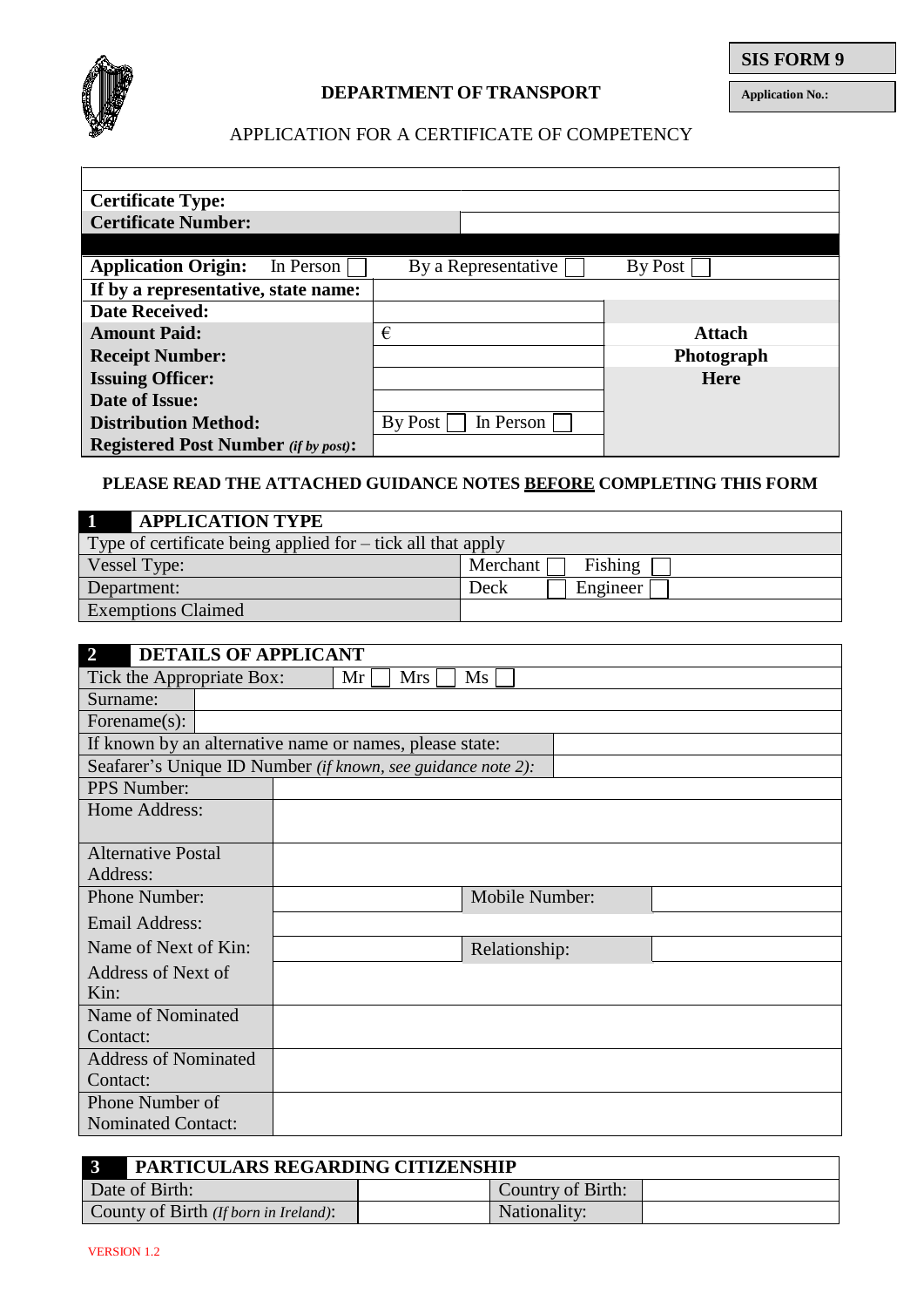| <b>EXAMINATION REQUIRED</b> (for Notice of Eligibility and Oral exam)<br>$\overline{4}$ |                                       |  |  |  |  |
|-----------------------------------------------------------------------------------------|---------------------------------------|--|--|--|--|
| <b>Deck Department - Merchant</b>                                                       | <b>Engine Department - Merchant</b>   |  |  |  |  |
| <b>Master</b>                                                                           | <b>Chief Engineer</b>                 |  |  |  |  |
| <b>Chief Officer</b>                                                                    | <b>Second Engineer</b>                |  |  |  |  |
| <b>Officer of the Watch</b>                                                             | <b>Engineer Officer of the Watch</b>  |  |  |  |  |
|                                                                                         | <b>Electro-Technical Officer</b>      |  |  |  |  |
| Limits $-$ tick all that apply                                                          | Limits $-$ tick all that apply        |  |  |  |  |
| - Near Coastal Area                                                                     | - Near Coastal Area                   |  |  |  |  |
| - Less than 3000 GT                                                                     | - Less than 3000 kW                   |  |  |  |  |
| - Less than 500 GT                                                                      | - Motorships                          |  |  |  |  |
| - Unlimited                                                                             | - Steamships                          |  |  |  |  |
| - Standby, Seismic Survey and                                                           | - Unlimited                           |  |  |  |  |
| <b>Oceanographic Research only</b>                                                      | - Not valid for service on ships with |  |  |  |  |
| -Domestic Passenger Ship less than                                                      | <b>High Voltage machinery</b>         |  |  |  |  |
| 100 passengers                                                                          |                                       |  |  |  |  |
| - Domestic Cargo Ship less than                                                         |                                       |  |  |  |  |
| 500 gross tonnage                                                                       |                                       |  |  |  |  |
| - Domestic Cargo Ship less than                                                         |                                       |  |  |  |  |
| 300 gross tonnage                                                                       |                                       |  |  |  |  |
| - Domestic Cargo Ship less than                                                         |                                       |  |  |  |  |
| 200 gross tonnage                                                                       |                                       |  |  |  |  |
| - Ships engaged on Government Service,                                                  |                                       |  |  |  |  |
| less than 24m length, within 30 miles                                                   |                                       |  |  |  |  |
| off the Irish coastline                                                                 |                                       |  |  |  |  |
|                                                                                         |                                       |  |  |  |  |
| <b>Other deck</b>                                                                       | <b>Other engine</b>                   |  |  |  |  |
| <b>Deck Department - Fishing</b>                                                        | <b>Engine Department - Fishing</b>    |  |  |  |  |
| <b>Skipper Full</b>                                                                     | <b>Class 1 Engineer</b>               |  |  |  |  |
| <b>Skipper Limited Endorsement</b>                                                      | <b>Class 2 Engineer</b>               |  |  |  |  |
| <b>Second Hand Full</b>                                                                 | <b>Class 3 Engineer</b>               |  |  |  |  |
| <b>Second Hand Limited</b>                                                              |                                       |  |  |  |  |
| <b>Second Hand Special Endorsement</b>                                                  |                                       |  |  |  |  |

## **5 PARTICULARS OF LAST ORAL EXAMINATION WHETHER IN IRELAND OR ELSEWHERE Place of Examination Date of examination**

| Piace of Examination        | - Date of examination |
|-----------------------------|-----------------------|
|                             |                       |
|                             |                       |
| <b>Grade of Certificate</b> | <b>Result</b>         |
|                             |                       |

| Deck Cadet              | Engineering | <b>Trainee Deck</b> | Engineering  | Graduate  | Other  |
|-------------------------|-------------|---------------------|--------------|-----------|--------|
|                         | Cadet       | Officer TDO         | Craftsperson | Trainee   |        |
|                         |             |                     |              |           |        |
| Description of training |             |                     | From         | <b>To</b> | Months |
|                         |             |                     |              |           |        |
|                         |             |                     |              |           |        |
|                         |             |                     |              |           |        |
|                         |             |                     |              |           |        |
|                         |             |                     |              |           |        |
| Qualification awarded   |             |                     |              |           |        |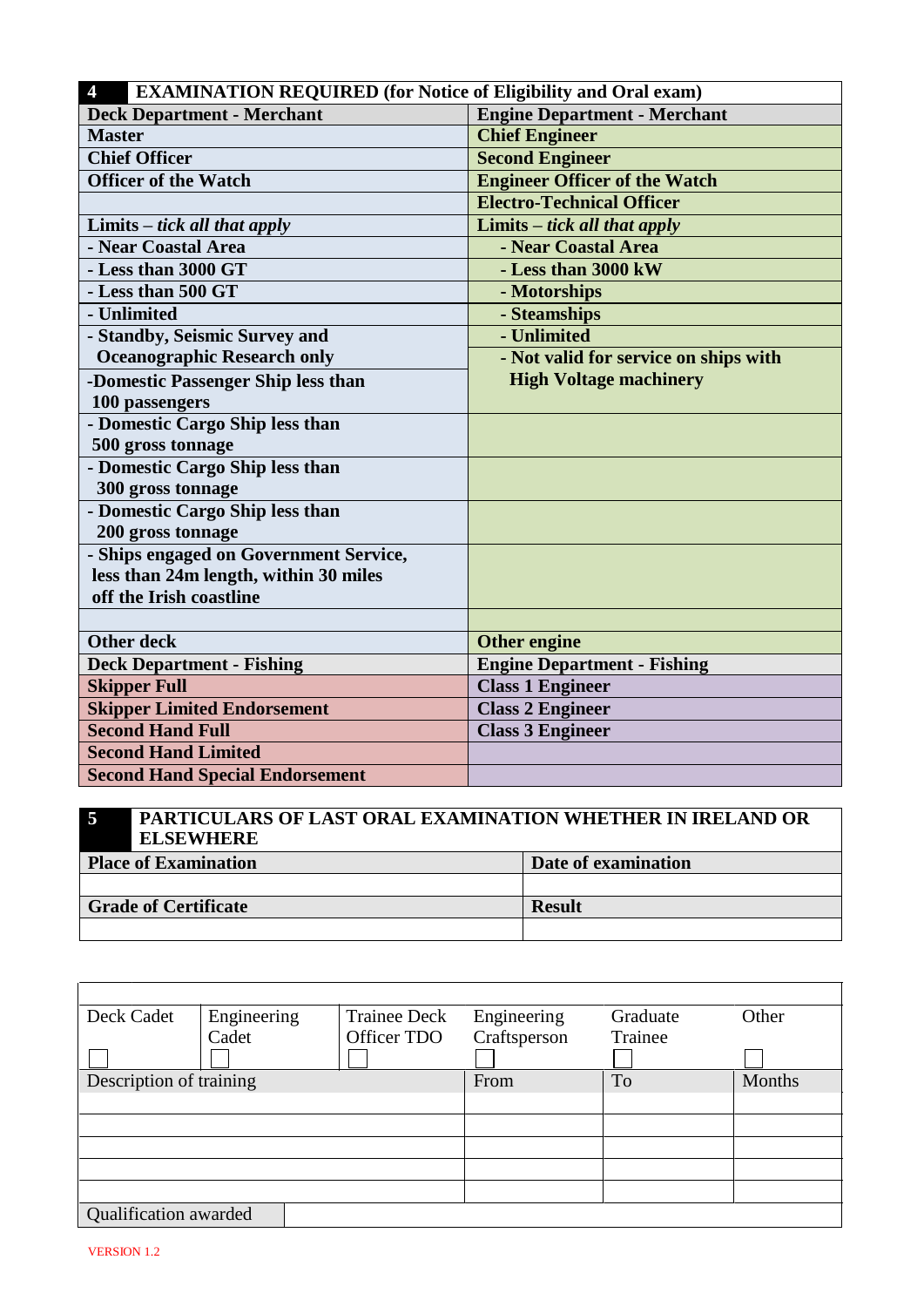| <b>Service details</b><br>$\begin{array}{c c}\n\textbf{Rank} & \textbf{UL} \textbf{ or } \\ \textbf{NC}^1 & & \end{array}$<br>W.K.<br><b>IMO No</b> Gross<br>Registered<br>power kW<br>Motor/<br>Nature of<br>service <sup>2</sup><br>$\overline{\text{From}}$<br>T <sub>0</sub><br><b>Months</b><br>Flag<br>State<br>$\frac{\text{Ship}}{\text{Type}}$<br><b>Days</b><br>Cert <sup>3</sup><br>${\bf Steam}$<br>Tonnage<br>(YES/N)<br>$\boldsymbol{\mathrm{o}}$ | $\overline{7}$      |  |  |  |  |  |              |  |  |
|-----------------------------------------------------------------------------------------------------------------------------------------------------------------------------------------------------------------------------------------------------------------------------------------------------------------------------------------------------------------------------------------------------------------------------------------------------------------|---------------------|--|--|--|--|--|--------------|--|--|
|                                                                                                                                                                                                                                                                                                                                                                                                                                                                 | <b>Ship details</b> |  |  |  |  |  |              |  |  |
|                                                                                                                                                                                                                                                                                                                                                                                                                                                                 | <b>Name</b>         |  |  |  |  |  |              |  |  |
|                                                                                                                                                                                                                                                                                                                                                                                                                                                                 |                     |  |  |  |  |  |              |  |  |
|                                                                                                                                                                                                                                                                                                                                                                                                                                                                 |                     |  |  |  |  |  |              |  |  |
|                                                                                                                                                                                                                                                                                                                                                                                                                                                                 |                     |  |  |  |  |  |              |  |  |
|                                                                                                                                                                                                                                                                                                                                                                                                                                                                 |                     |  |  |  |  |  |              |  |  |
|                                                                                                                                                                                                                                                                                                                                                                                                                                                                 |                     |  |  |  |  |  |              |  |  |
|                                                                                                                                                                                                                                                                                                                                                                                                                                                                 |                     |  |  |  |  |  |              |  |  |
|                                                                                                                                                                                                                                                                                                                                                                                                                                                                 |                     |  |  |  |  |  |              |  |  |
|                                                                                                                                                                                                                                                                                                                                                                                                                                                                 |                     |  |  |  |  |  |              |  |  |
|                                                                                                                                                                                                                                                                                                                                                                                                                                                                 |                     |  |  |  |  |  |              |  |  |
|                                                                                                                                                                                                                                                                                                                                                                                                                                                                 |                     |  |  |  |  |  |              |  |  |
|                                                                                                                                                                                                                                                                                                                                                                                                                                                                 |                     |  |  |  |  |  |              |  |  |
|                                                                                                                                                                                                                                                                                                                                                                                                                                                                 |                     |  |  |  |  |  |              |  |  |
|                                                                                                                                                                                                                                                                                                                                                                                                                                                                 |                     |  |  |  |  |  |              |  |  |
|                                                                                                                                                                                                                                                                                                                                                                                                                                                                 |                     |  |  |  |  |  |              |  |  |
|                                                                                                                                                                                                                                                                                                                                                                                                                                                                 |                     |  |  |  |  |  |              |  |  |
|                                                                                                                                                                                                                                                                                                                                                                                                                                                                 |                     |  |  |  |  |  |              |  |  |
|                                                                                                                                                                                                                                                                                                                                                                                                                                                                 |                     |  |  |  |  |  |              |  |  |
|                                                                                                                                                                                                                                                                                                                                                                                                                                                                 |                     |  |  |  |  |  |              |  |  |
|                                                                                                                                                                                                                                                                                                                                                                                                                                                                 |                     |  |  |  |  |  |              |  |  |
|                                                                                                                                                                                                                                                                                                                                                                                                                                                                 |                     |  |  |  |  |  |              |  |  |
|                                                                                                                                                                                                                                                                                                                                                                                                                                                                 |                     |  |  |  |  |  |              |  |  |
|                                                                                                                                                                                                                                                                                                                                                                                                                                                                 |                     |  |  |  |  |  |              |  |  |
|                                                                                                                                                                                                                                                                                                                                                                                                                                                                 |                     |  |  |  |  |  |              |  |  |
|                                                                                                                                                                                                                                                                                                                                                                                                                                                                 |                     |  |  |  |  |  | <b>TOTAL</b> |  |  |

<sup>&</sup>lt;sup>1</sup> UL – Unlimited trading area; NC – Near Coastal trading area<br><sup>2</sup> I – Daywork; II – Regular Watch on main and auxiliary machinery; III - Other

 $3$  W.K. cert – Watchkeeping Certificate. State YES or NO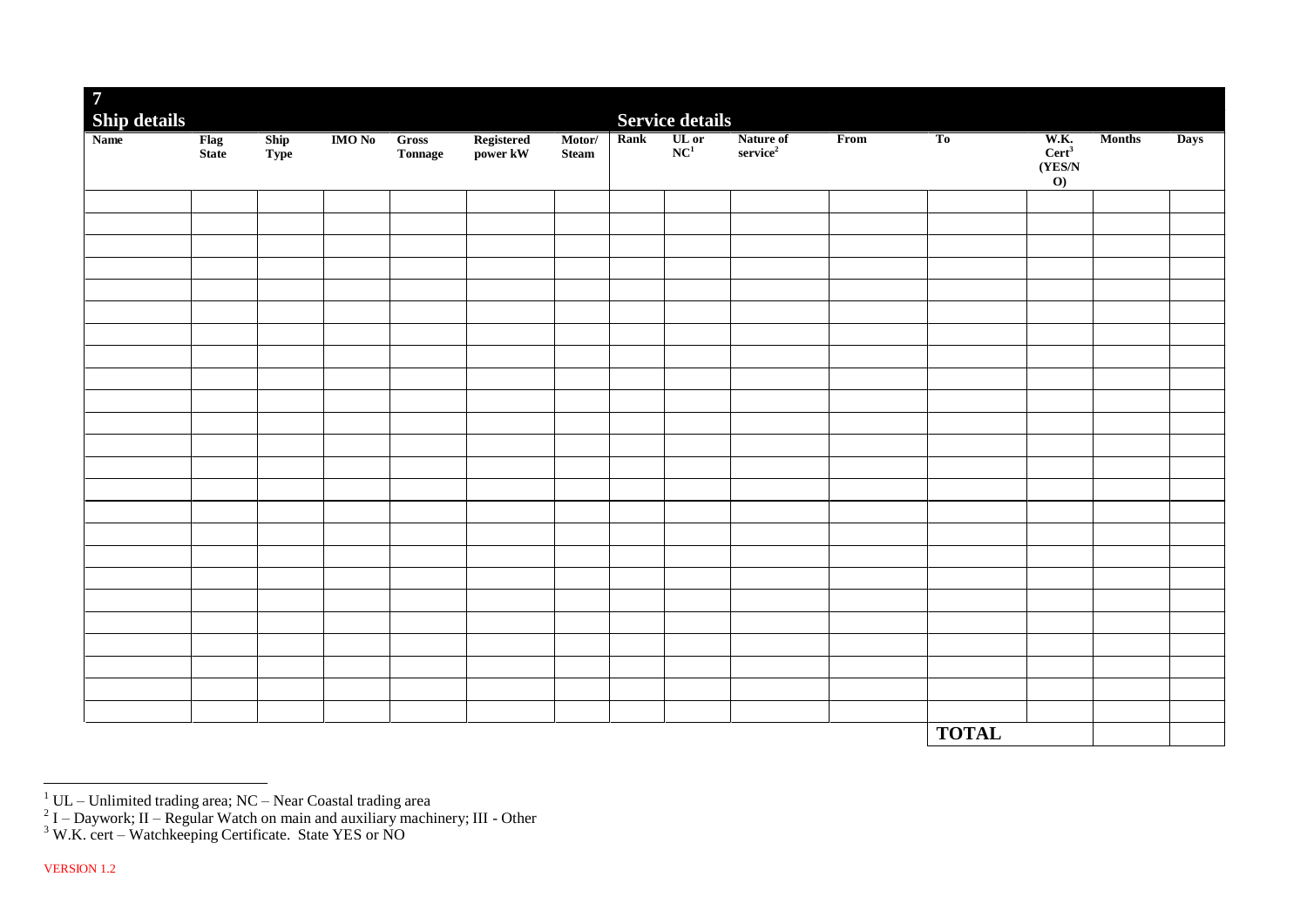| 8                | <b>DOCUMENTS TO ACCOMPANY YOUR APPLICATION (Originals to be provided<sup>4</sup>)</b> |               |             |                       |                 |                                   |  |
|------------------|---------------------------------------------------------------------------------------|---------------|-------------|-----------------------|-----------------|-----------------------------------|--|
|                  | <b>Certificate</b>                                                                    | <b>Number</b> | <b>Date</b> | <b>Place of issue</b> |                 | <b>For Official Use</b>           |  |
|                  |                                                                                       |               |             |                       |                 | Only                              |  |
|                  | <b>All applicants</b>                                                                 |               |             |                       | <b>Verified</b> | <b>Condition of</b><br><b>NOE</b> |  |
|                  | <b>Training Record Book</b>                                                           |               |             |                       |                 |                                   |  |
|                  | <b>Educational Certificates</b>                                                       |               |             |                       |                 |                                   |  |
|                  | <b>Certificate of Competency</b>                                                      |               |             |                       |                 |                                   |  |
|                  | <b>Medical Fitness Certificate</b>                                                    |               |             |                       |                 |                                   |  |
|                  | Sea Service Testimonials                                                              |               |             |                       |                 |                                   |  |
|                  | Passport                                                                              |               |             |                       |                 |                                   |  |
|                  | <b>Birth Certificate</b>                                                              |               |             |                       |                 |                                   |  |
|                  | Discharge Book                                                                        |               |             |                       |                 |                                   |  |
|                  | <b>Basic Training</b>                                                                 |               |             |                       |                 |                                   |  |
|                  | <b>Transcripts of all Results</b><br>from College & Degree                            |               |             |                       |                 |                                   |  |
| 1.               | <b>Personal Survival</b>                                                              |               |             |                       |                 |                                   |  |
|                  | Techniques                                                                            |               |             |                       |                 |                                   |  |
| 2.               | Fire Prevention and                                                                   |               |             |                       |                 |                                   |  |
|                  | Fire Fighting                                                                         |               |             |                       |                 |                                   |  |
| 3.               | <b>Elementary First Aid</b>                                                           |               |             |                       |                 |                                   |  |
| $\overline{4}$ . | Personal Safety And                                                                   |               |             |                       |                 |                                   |  |
|                  | <b>Social Responsibilities</b>                                                        |               |             |                       |                 |                                   |  |
|                  | Proficiency In Survival                                                               |               |             |                       |                 |                                   |  |
| Craft            |                                                                                       |               |             |                       |                 |                                   |  |
|                  | <b>Designated Security Duties</b>                                                     |               |             |                       |                 |                                   |  |
|                  | Medical First Aid At Sea                                                              |               |             |                       |                 |                                   |  |
|                  | <b>Advanced Fire Fighting</b>                                                         |               |             |                       |                 |                                   |  |
|                  | <b>Refresher Training</b>                                                             |               |             |                       |                 |                                   |  |
|                  | Photographs (Signed)                                                                  |               |             |                       |                 |                                   |  |
|                  | <b>English Language</b>                                                               |               |             |                       |                 |                                   |  |
|                  | Proficiency IELTS                                                                     |               |             |                       |                 |                                   |  |
| Fee              |                                                                                       |               |             |                       |                 |                                   |  |
|                  | <b>Deck applicants</b>                                                                |               |             |                       |                 |                                   |  |
|                  | <b>AB Training Certificate</b><br><b>GMDSS GOC</b>                                    |               |             |                       |                 |                                   |  |
|                  | Medical care on board ship                                                            |               |             |                       |                 |                                   |  |
|                  |                                                                                       |               |             |                       |                 |                                   |  |
|                  | Navigation, Radar & ARPA<br><b>Simulator Training</b>                                 |               |             |                       |                 |                                   |  |
|                  | <b>BRM / HELM</b>                                                                     |               |             |                       |                 |                                   |  |
|                  | <b>Engineer Applicants</b>                                                            |               |             |                       |                 |                                   |  |
|                  | <b>High Voltage Training</b>                                                          |               |             |                       |                 |                                   |  |
| 1.               | Operational level                                                                     |               |             |                       |                 |                                   |  |
| 2.               | Management level                                                                      |               |             |                       |                 |                                   |  |
|                  | NMCI exemption letter                                                                 |               |             |                       |                 |                                   |  |
|                  | For Official Use Only:                                                                |               |             |                       |                 |                                   |  |
|                  | The Conditions of NOE have been indicated above. Additional conditions are:           |               |             |                       |                 |                                   |  |
|                  |                                                                                       |               |             |                       |                 |                                   |  |
|                  |                                                                                       |               |             |                       |                 |                                   |  |

Examiner Signature: **Date:**

<sup>&</sup>lt;sup>4</sup> Certified copies may be submitted with the application and original documents produced prior to issue of any certificate.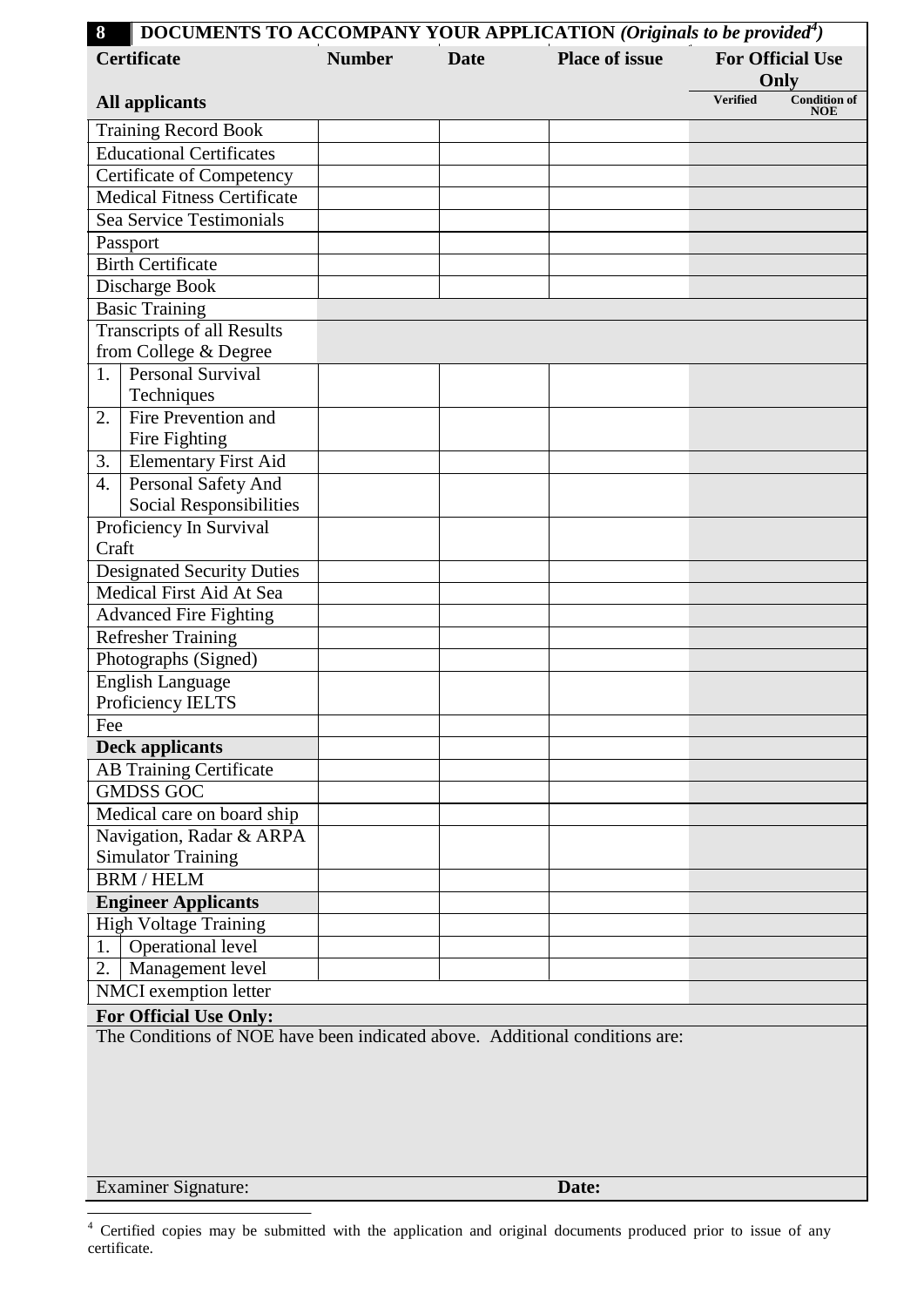# **9 DECLARATION BY CANDIDATE**

Any person who makes, or procures to be made, or assists in making, any false representation or statement for the purpose of obtaining for him or herself or any other person a Certificate of Competency, may be issued with a fixed payment notice or shall be liable on summary conviction to a Class A fine or imprisonment or both.

I hereby declare that the particulars contained in this application form are correct and true to the best of my knowledge and belief; and that the substantiating documentation sent with this form are true and genuine documents, given and signed by the persons whose names appear on them. I further declare that the form contains a true and correct account of the whole of my service.

I make this declaration believing the same to be true.

| <b>Signature of Applicant:</b><br>Note: Please keep signature within the box provided. This<br>signature will be scanned and printed into the certificate<br>applied for.<br>Date: |                                                      |
|------------------------------------------------------------------------------------------------------------------------------------------------------------------------------------|------------------------------------------------------|
|                                                                                                                                                                                    | Attach Seafarer's<br>Photograph here<br>for scanning |

# **FOR OFFICIAL USE ONLY**

## **APPLICATION PASSED**

I hereby certify that the particulars above are correct and that the candidate has produced satisfactory testimonials, proof of training, service and nationality, and that the candidate has qualified in all respects for a Certificate of Competency as follows:

| Functions             | Level                                    | Capacity | <b>STCW Reg</b> | Limitations applying |
|-----------------------|------------------------------------------|----------|-----------------|----------------------|
|                       |                                          |          |                 |                      |
|                       |                                          |          |                 |                      |
|                       |                                          |          |                 |                      |
|                       | <b>Approved Certificate Expiry Date:</b> |          |                 |                      |
| Examiner's Signature: |                                          |          |                 |                      |
|                       |                                          |          |                 | <b>Office Stamp</b>  |
| Date:                 |                                          |          |                 |                      |
|                       |                                          |          |                 |                      |

## **APPLICATION REJECTED**

| I confirm that I have examined the training, service and other documents provided in support of this<br>application. I hereby certify that the candidate has <b>NOT</b> met the requirements for a Certificate of<br>Competency. |                     |  |  |  |  |  |  |
|----------------------------------------------------------------------------------------------------------------------------------------------------------------------------------------------------------------------------------|---------------------|--|--|--|--|--|--|
| <b>REASON(S) FOR REJECTION:</b>                                                                                                                                                                                                  |                     |  |  |  |  |  |  |
|                                                                                                                                                                                                                                  |                     |  |  |  |  |  |  |
|                                                                                                                                                                                                                                  |                     |  |  |  |  |  |  |
| Examiner's Signature:                                                                                                                                                                                                            |                     |  |  |  |  |  |  |
|                                                                                                                                                                                                                                  |                     |  |  |  |  |  |  |
|                                                                                                                                                                                                                                  | <b>Office Stamp</b> |  |  |  |  |  |  |
| Date:                                                                                                                                                                                                                            |                     |  |  |  |  |  |  |
|                                                                                                                                                                                                                                  |                     |  |  |  |  |  |  |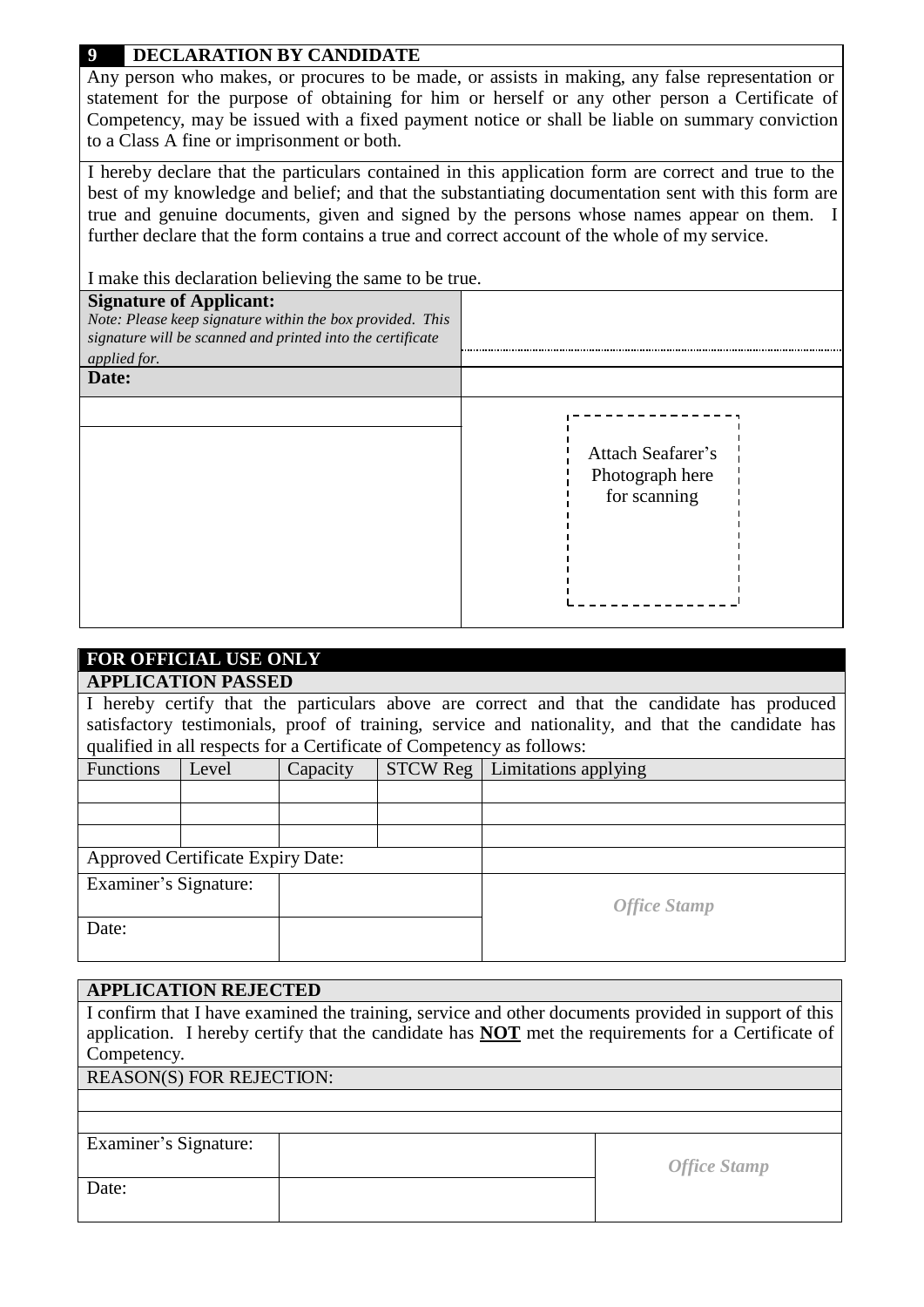## **GUIDANCE NOTES AND QUALIFYING CRITERIA**

#### **1. GENERAL NOTES**

Incomplete applications will be returned, unprocessed, by post. Therefore in order to avoid any undue delay in the processing of your application, please ensure that all required accompanying documentation is provided.

### **LEGIBILITY**

All entries (other than where signatures are required) must be made clearly in BLOCK CAPITALS using a black or blue ballpoint pen. Mistakes due to illegible writing may result in delays in processing applications.

#### **IDENTIFICATION**

Your application must be accompanied by (1) a current passport or (2) an original Birth Certificate and current State photographic identification i.e. Driver's Licence.

Please note that photocopied documents will only be accepted if verified by signature and an office stamp by a member of An Garda Siochana, a Police force, a Peace Commissioner, a College Lecturer, a Civil Servant, a Post Office employee, your shipping company Superintendent, a Medical or Legal Practitioner, or at the Mercantile Marine Office. Original documents must be produced on the day of oral examination.

#### **PHOTOGRAPHS**

Your application must be accompanied by two identical passport-type photographs. The photographs should be taken full face, without a hat, and should be printed on normal photographic paper. Details on acceptable photographs may be obtained at this link: [https://www.dfa.ie/passports-citizenship/top](https://www.dfa.ie/passports-citizenship/top-passport-questions/photo-guidelines)[passport-questions/photo-guidelines](https://www.dfa.ie/passports-citizenship/top-passport-questions/photo-guidelines)

### **FEE**

Fees for examinations are prescribed under S.I. No. 595 of 2010 Merchant Shipping (Fees) Regulations 2010. However a summary of fees for the most frequently submitted applications are detailed as follows:

| <b>OFFICER</b>        | <b>GRADE</b>           | <b>PRACTICAL</b>        | <b>ADMINISTRATION</b>    | <b>TOTAL</b>              |
|-----------------------|------------------------|-------------------------|--------------------------|---------------------------|
|                       |                        | <b>ORAL</b>             | <b>FEE</b>               |                           |
| <b>DECK OFFICER</b>   | <b>MASTER</b>          | €134                    | €53                      | €187                      |
|                       | <b>CHIEF MATE</b>      | E121                    | €53                      | €174                      |
|                       | <b>OFFICER OF THE</b>  | €87                     | €26                      | €113                      |
|                       | <b>WATCH</b>           |                         |                          |                           |
|                       | <b>DOMESTIC</b>        | $\overline{\epsilon$ 53 | $\overline{\phantom{a}}$ | €53                       |
|                       | (MASTER OR             |                         |                          |                           |
|                       | OOW)                   |                         |                          |                           |
| <b>MARINE</b>         | <b>CHIEF ENGINEER</b>  | €134                    | €53                      | €187                      |
| <b>ENGINEER</b>       | <b>SECOND</b>          | E121                    | $\epsilon$ 53            | €174                      |
| <b>OFFICER</b>        | <b>ENGINEER</b>        |                         |                          |                           |
|                       | <b>EOOW</b>            | €81                     | $\overline{\epsilon}26$  | $\overline{\epsilon}$ 107 |
| <b>FISHING VESSEL</b> | <b>SKIPPER (FULL)</b>  | €93                     | €53                      | €146                      |
| <b>DECK OFFICERS</b>  | <b>SECOND HAND</b>     | €67                     | €53                      | €120                      |
|                       | (FULL)                 |                         |                          |                           |
|                       | <b>SECOND HAND</b>     | €60                     | €26                      | €86                       |
|                       | (LIMITED)              |                         |                          |                           |
| <b>FISHING</b>        | <b>SKIPPER LIMITED</b> | $\sim$                  | €35                      | €35                       |
| <b>ENDORSEMENTS</b>   | <b>ENDORSEMENT</b>     |                         |                          |                           |
|                       | <b>SECOND HAND</b>     | $\overline{a}$          | €35                      | €35                       |
|                       | <b>SPECIAL</b>         |                         |                          |                           |
|                       | <b>ENDORSEMENT</b>     |                         |                          |                           |
| <b>FISHING VESSEL</b> | <b>CLASS 1</b>         | €93                     | €53                      | €146                      |
| <b>ENGINEER</b>       | CLASS <sub>2</sub>     | €67                     | €53                      | €120                      |
| <b>OFFICERS</b>       | CLASS <sub>3</sub>     | €60                     | €26                      | €86                       |

## **FEES FOR CERTIFICATES OF COMPETENCY**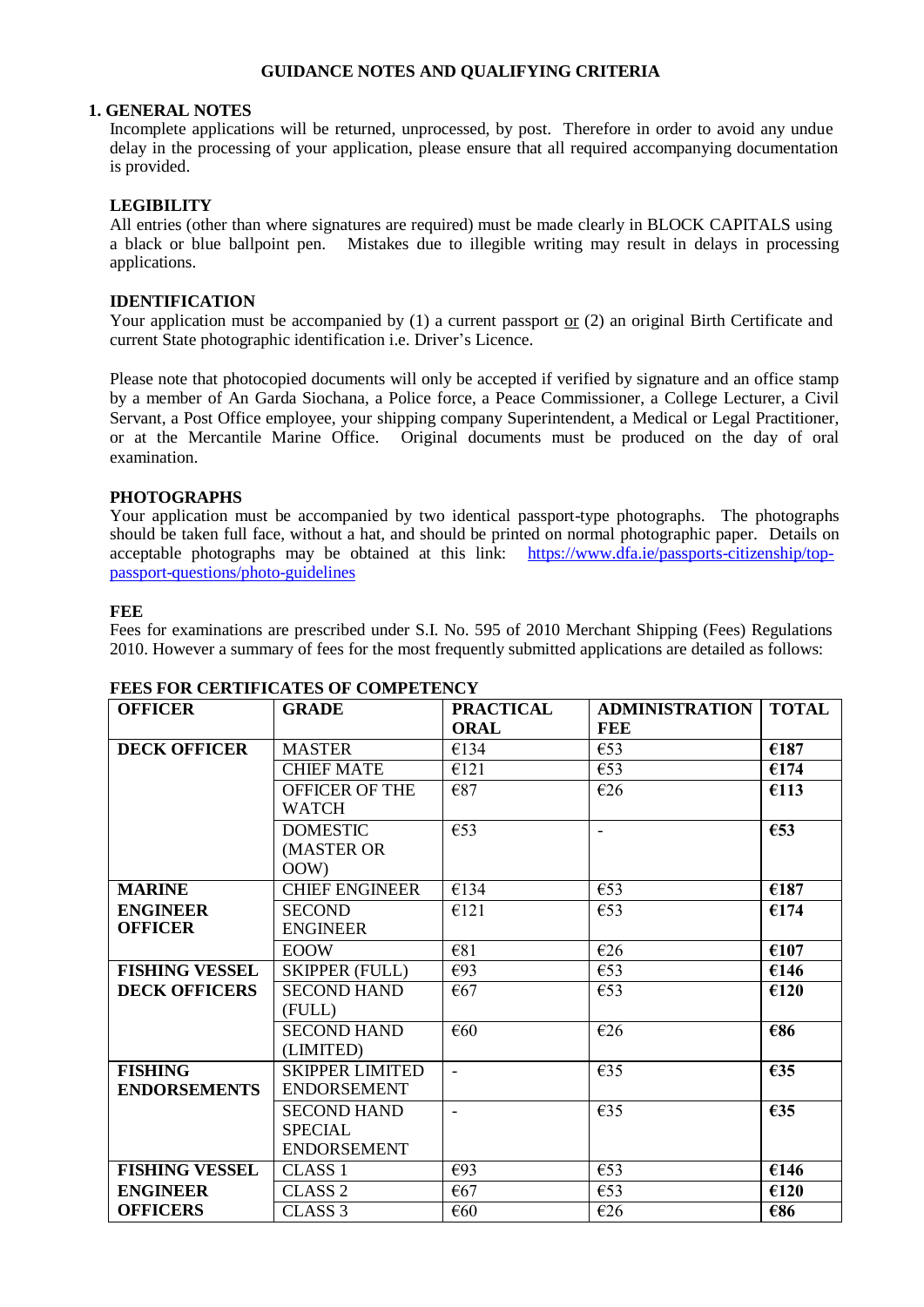## **2. COMPLETING THE APPLICATION FORM**

## **SECTION 1**

Any exemptions being claimed from written examinations should be stated in the appropriate box.

### **SECTION 2**

#### **SEAFARERS UNIQUE ID NUMBER**

The Department of Transport are in the process of issuing all seafarers' who hold Irish Seafarer's Discharge Books, Identity Cards, Certificates of Competency and other seafaring qualifications and certificates including Irish Seafarer's Medical Certificate a Seafarer's Unique ID Number. If this number is known to you, please provide it under Section 2. If this number is not known by you, please leave this field blank. Your unique ID number will be issued to you and printed on the current seafarer's document which you are applying for. This number should be quoted on all future communications with this Department.

#### **POSTAL ADDRESS**

Your postal address is the address which you would like any correspondence sent to. If this is the same as your home address leave the field blank.

#### **NOMINATED CONTACT**

For data protection purposes your application, or the status of your application, may not be discussed with any other party without your prior consent. Should you envisage another party making inquiries with this Department on your behalf regarding the status of an application submitted by you (i.e. should you be away at sea), then please provide details of that Nominated Contact.

#### **SECTION 3**

Details of citizenship are to be supported by a passport, birth certificate and naturalisation/registration documents if applicable.

#### **SECTION 4**

Tick the box for the certificate that you are applying for now and also tick the limits that will apply to that certificate.

#### **SECTION 5**

Unless this is your first examination provide details of the grade of certificate held (if any) and details of your last oral examination and the results.

#### **SECTION 6**

If this is your FIRST application for a Certificate of Competency complete this section. If you are applying for a certificate and have not followed an approved course of study at a recognised maritime training centre or college provide as much detail as possible about your training to date.

#### **SECTION 7**

This section must be completed in full by every applicant. Watchkeeping (W.K.) certificates or testimonials must be provided for every period of sea service and signed by the Master or Superintendent.

#### **3. APPLICATION METHODS**

#### **A. By Post**

It is in your interest to use Registered Post. This Department will not accept responsibility for documents lost in the post. Complete your application form as required, remembering to attach all the supporting documents listed on the list provided (see Sections 8). Post your application together with your payment by bank draft or postal order, made payable to the *Superintendent, Mercantile Marine Office*, to the Mercantile Marine Office listed under Guidance Note 4. Alternatively credit and debit card payments can be made by submitting the information overleaf.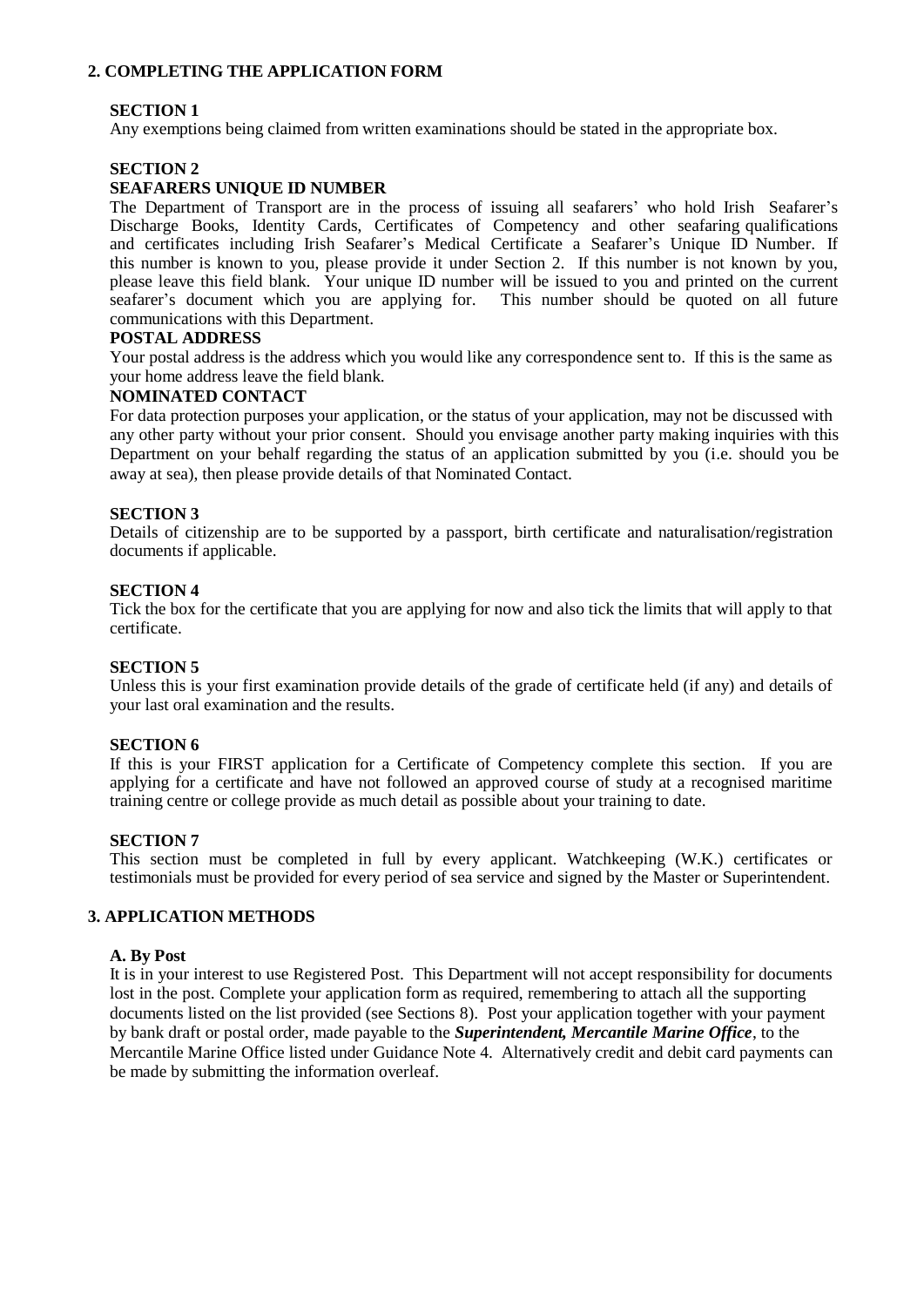Please debit my card with the amount indicated:  $\epsilon$ 

| <b>Card Type:</b>   | MasterCard                                           | Visa     |       | Other |  |
|---------------------|------------------------------------------------------|----------|-------|-------|--|
| <b>Card Number:</b> |                                                      |          |       |       |  |
| <b>Expiry Date:</b> | $\overline{\phantom{a}}$<br>$\overline{\phantom{a}}$ | 2<br>- 0 |       |       |  |
|                     |                                                      |          |       |       |  |
| <b>Signature:</b>   |                                                      |          | Date: |       |  |

#### **B. In Person**

Complete your application form as required, remembering to include all the supporting documents listed on the checklist provided (see sections 8). Call in to our public office detailed below with your, credit/debit card, bank draft or postal order, made payable to the *Superintendent, Mercantile Marine Office*, during our public office opening hours:

#### **Monday – Friday Between 10:00 am – 12:30 pm and 2:00 pm and 4:00 pm**

Postal and personal applications will normally be processed and returned by registered post

## **4. CONTACT DETAILS FOR THE MERCANTILE MARINE OFFICE**

Mercantile Marine Office Marine Survey Office Irish Maritime Administration Department of Transport Leeson Lane Dublin 2 Ireland

Ph: + 353 (0)1 678 3480

#### **Privacy Statement**

The Department of Transport requires customers to provide certain personal data in order to carry out our legislative and administrative functions. The Department will treat all information and personal data that you provide as confidential, in accordance with the General Data Protection Regulation and Data Protection legislation.

Your personal data may be exchanged with other Government Departments in certain circumstances where this is provided for by law. Full details of the Department's data protection policy setting out how we will use your personal data as well as information regarding your rights as a data subject are available at [www.gov.ie/Transport/dataprotection.](http://www.gov.ie/Transport/dataprotection) Details of this policy are also available in hard copy upon request by emailin[g dataprotection@transport.gov.ie](mailto:dataprotection@transport.gov.ie) or in writing to Data Protection Unit, Department of Transport, Leeson Lane, Dublin 2, D02 TR60.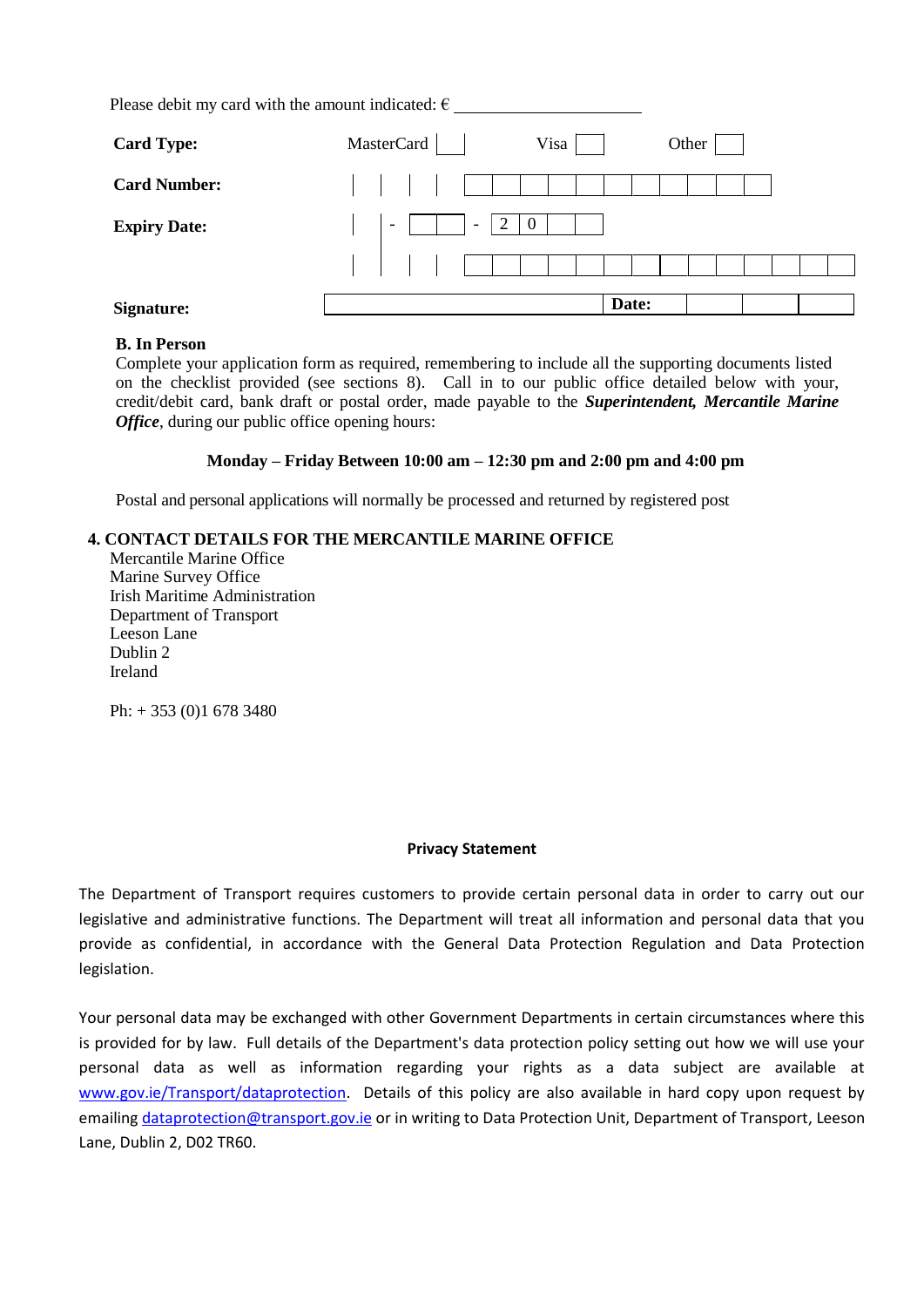Application checklist for STCW Ancillary Certification, as well as other Certification and documentation required for a Certificate of Competency

| Ancillary<br>and          | Master     | Master     | Chief Mate | Master     | <b>OOW</b> | <b>OOW</b> | Domestic   |
|---------------------------|------------|------------|------------|------------|------------|------------|------------|
| other                     | Unlimited  | $<$ 3000   | < 3000GT   | < 500 GT   | Unlimited  | Unlimited  | CoCs       |
| Certification             |            | Chief Mate |            |            | 36 months  | Approved   |            |
|                           |            | Unlimited  |            |            |            | Training   |            |
|                           |            |            |            |            |            | Programme  |            |
| /Updated<br><b>Basic</b>  | $\sqrt{ }$ | $\sqrt{ }$ | $\sqrt{ }$ | $\sqrt{ }$ | $\sqrt{ }$ | $\sqrt{ }$ | $\sqrt{ }$ |
| <b>Training PST</b>       |            |            |            |            |            |            |            |
| Basic/Updated             | $\sqrt{ }$ | $\sqrt{ }$ | $\sqrt{ }$ | $\sqrt{ }$ | $\sqrt{ }$ | $\sqrt{ }$ | $\sqrt{ }$ |
| <b>Training FF</b>        |            |            |            |            |            |            |            |
| Basic/Updated             | $\sqrt{ }$ | $\sqrt{ }$ | $\sqrt{ }$ | $\sqrt{ }$ | $\sqrt{ }$ | $\sqrt{ }$ | $\sqrt{ }$ |
| <b>Training PS&amp;SR</b> |            |            |            |            |            |            |            |
| <b>Basic training</b>     | $\sqrt{}$  | $\sqrt{ }$ | $\sqrt{ }$ | $\sqrt{}$  | $\sqrt{ }$ | $\sqrt{ }$ |            |
| <b>Elementary First</b>   |            |            |            |            |            |            |            |
| Aid                       |            |            |            |            |            |            |            |
| <b>Medical Fitness</b>    | $\sqrt{}$  | $\sqrt{ }$ | $\sqrt{}$  | $\sqrt{}$  | $\sqrt{}$  | $\sqrt{ }$ | $\sqrt{ }$ |
| <b>GMDSS GOC</b>          | $\sqrt{}$  | $\sqrt{}$  | $\sqrt{}$  | $\sqrt{}$  | $\sqrt{}$  | $\sqrt{ }$ | $\sqrt{}$  |
| EDH                       |            |            |            |            | $\sqrt{ }$ | $\sqrt{ }$ |            |
| Advanced/Updated          | $\sqrt{}$  | $\sqrt{ }$ | $\sqrt{}$  | $\sqrt{}$  | $\sqrt{ }$ | $\sqrt{ }$ |            |
| Fire Fighting             |            |            |            |            |            |            |            |
| NAEST (O)                 | $\sqrt{}$  | $\sqrt{ }$ | $\sqrt{}$  | $\sqrt{}$  | $\sqrt{}$  | $\sqrt{}$  | V or ENC F |
| NAEST (M)                 | $\sqrt{ }$ | $\sqrt{}$  | $\sqrt{}$  | $\sqrt{}$  |            |            |            |
| Medical First Aid at      | $\sqrt{}$  | $\sqrt{}$  | $\sqrt{}$  | $\sqrt{}$  | $\sqrt{ }$ | $\sqrt{ }$ | $\sqrt{ }$ |
| Sea                       |            |            |            |            |            |            |            |
| Medical Care<br>on        | $\sqrt{}$  | $\sqrt{ }$ | $\sqrt{}$  | $\sqrt{}$  |            |            |            |
| Board                     |            |            |            |            |            |            |            |
| Watchkeeping              | $\sqrt{}$  | $\sqrt{ }$ | $\sqrt{}$  | $\sqrt{}$  |            |            |            |
| Certificates              |            |            |            |            |            |            |            |
| Photos x 2 (Name +        | $\sqrt{}$  | $\sqrt{ }$ | $\sqrt{ }$ | $\sqrt{}$  | $\sqrt{}$  | $\sqrt{ }$ | $\sqrt{}$  |
| Signature<br>on           |            |            |            |            |            |            |            |
| reverse)                  |            |            |            |            |            |            |            |
| CPSC                      | $\sqrt{ }$ | $\sqrt{}$  | $\sqrt{}$  | $\sqrt{}$  | $\sqrt{}$  | $\sqrt{ }$ |            |
| Cadet Record Book         |            |            |            |            |            | $\sqrt{ }$ |            |
| Testimonials<br>Sea       | $\sqrt{ }$ | V          | $\sqrt{ }$ | $\sqrt{ }$ | $\sqrt{ }$ | V          | $\sqrt{ }$ |
| Service                   |            |            |            |            |            |            |            |
| Testimonials<br>Sea       |            |            |            |            | V          |            |            |
| Service + Bridge 6        |            |            |            |            |            |            |            |
| Months                    |            |            |            |            |            |            |            |
| NMCI Attendance           | $\sqrt{ }$ | $\sqrt{ }$ |            |            | $\sqrt{ }$ | $\sqrt{ }$ |            |
| Confirmation              |            |            |            |            |            |            |            |
| Letter                    |            |            |            |            |            |            |            |
| Vessel<br>Owner           |            |            | $\sqrt{ }$ |            |            |            | $\sqrt{ }$ |
| Testimonials              |            |            |            |            |            |            |            |
| Harbour<br>Master         |            |            |            |            |            |            | $\sqrt{ }$ |
| Testimonials<br>(as       |            |            |            |            |            |            |            |
| appropriate)              |            |            |            |            |            |            |            |